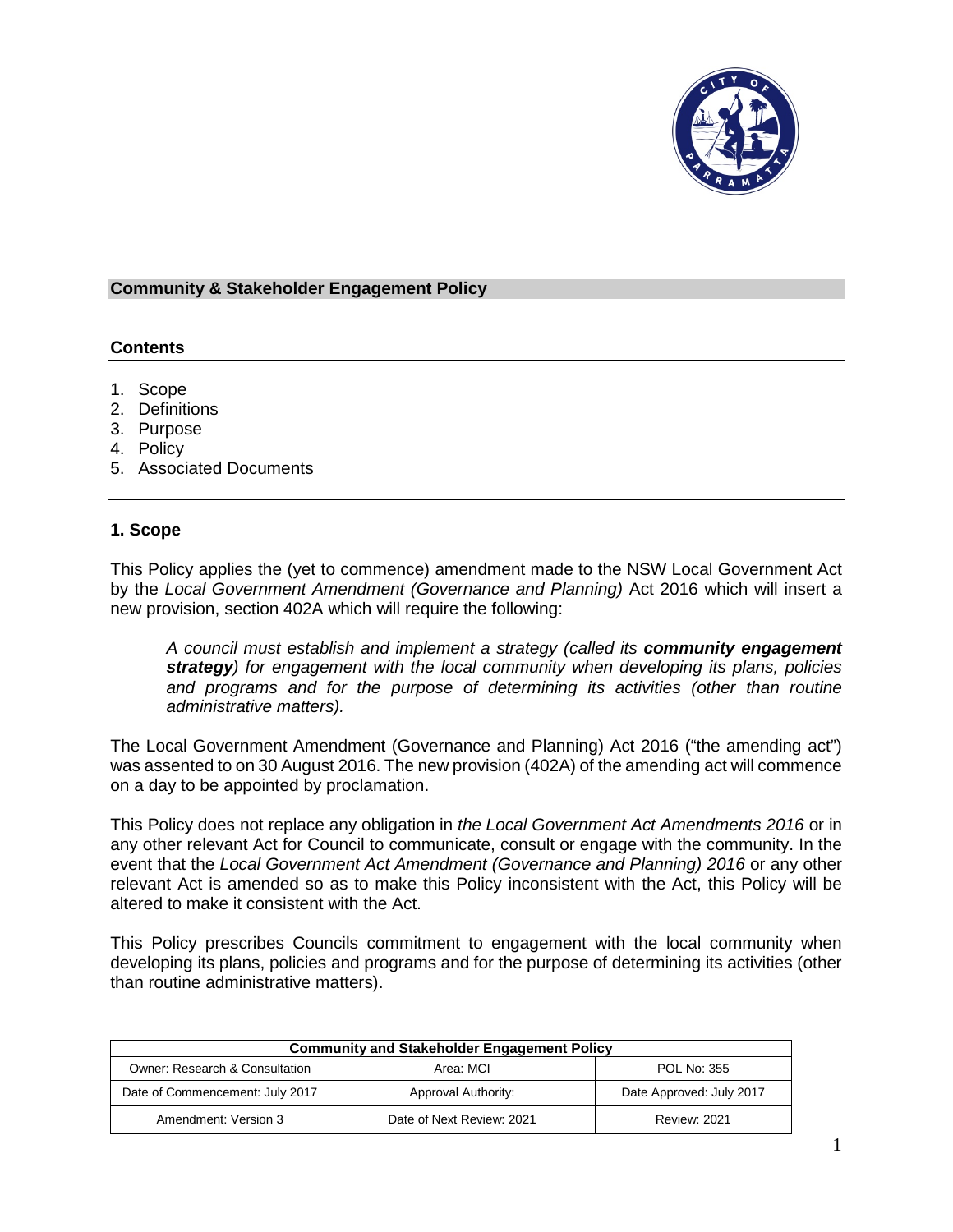This Policy is relevant across all activities of Council where community consultation or engagement is undertaken. This includes but is not limited to strategy planning, policy and action plan development, City infrastructure projects, key planning instruments, maintenance and capital works & services planning.

This Policy applies to all employees of City of Parramatta Council, contractors, consultants, steering groups and advisory committees, project teams and any other person who undertakes stakeholder engagement activities on behalf of the Council.

This Policy replaces and supersedes the Resident's Panel Policy [Policy 189] adopted by Council in September 2006 and the Stakeholder Engagement Policy [Policy 355] adopted by Council in 2014.

## **2. Definitions**

- **Consultation**: to seek advice or information from stakeholders
- **Council:** refers to the City of Parramatta Council
- **IAP2:** International Association for Public Participation
- **IAP2 Spectrum of Participation**: an internationally recognised platform used to provide guidance to the public service, not for profit sector, private industry and communities for preparation of Community Engagement Strategies
- **Policy:** refers to this Stakeholder Engagement Policy
- **Stakeholder:** describes members of a local community or the general public including residents, business owners, workers, visitors, community groups and organisations. It may also be used to describe employees, contractors, consultants, professional associations, other levels of government and government agencies.
- **Stakeholder engagement**: is the process by which a stakeholder makes or can influence decisions.

# **3. Purpose**

This Policy represents Council's organisation-wide commitment to undertake consistent and best practice stakeholder engagement. For Council, the outcome of effective stakeholder engagement is well informed, satisfied and engaged stakeholders who contribute to Council's decision-making processes.

Undertaking effective stakeholder engagement has a number of benefits for Council including increasing community understanding and support for the organisation's goals, improving transparency and accountability, as well as building trust within the community and others.

This Policy also represents Council's formal adoption of the *IAP2 Spectrum of Participation* as the platform for embedding a consistent and best practice approach throughout the organisation.

| <b>Community and Stakeholder Engagement Policy</b> |                           |                          |  |
|----------------------------------------------------|---------------------------|--------------------------|--|
| Owner: Research & Consultation                     | Area: MCI                 | POL No: 355              |  |
| Date of Commencement: July 2017                    | Approval Authority:       | Date Approved: July 2017 |  |
| Amendment: Version 3                               | Date of Next Review: 2021 | <b>Review: 2021</b>      |  |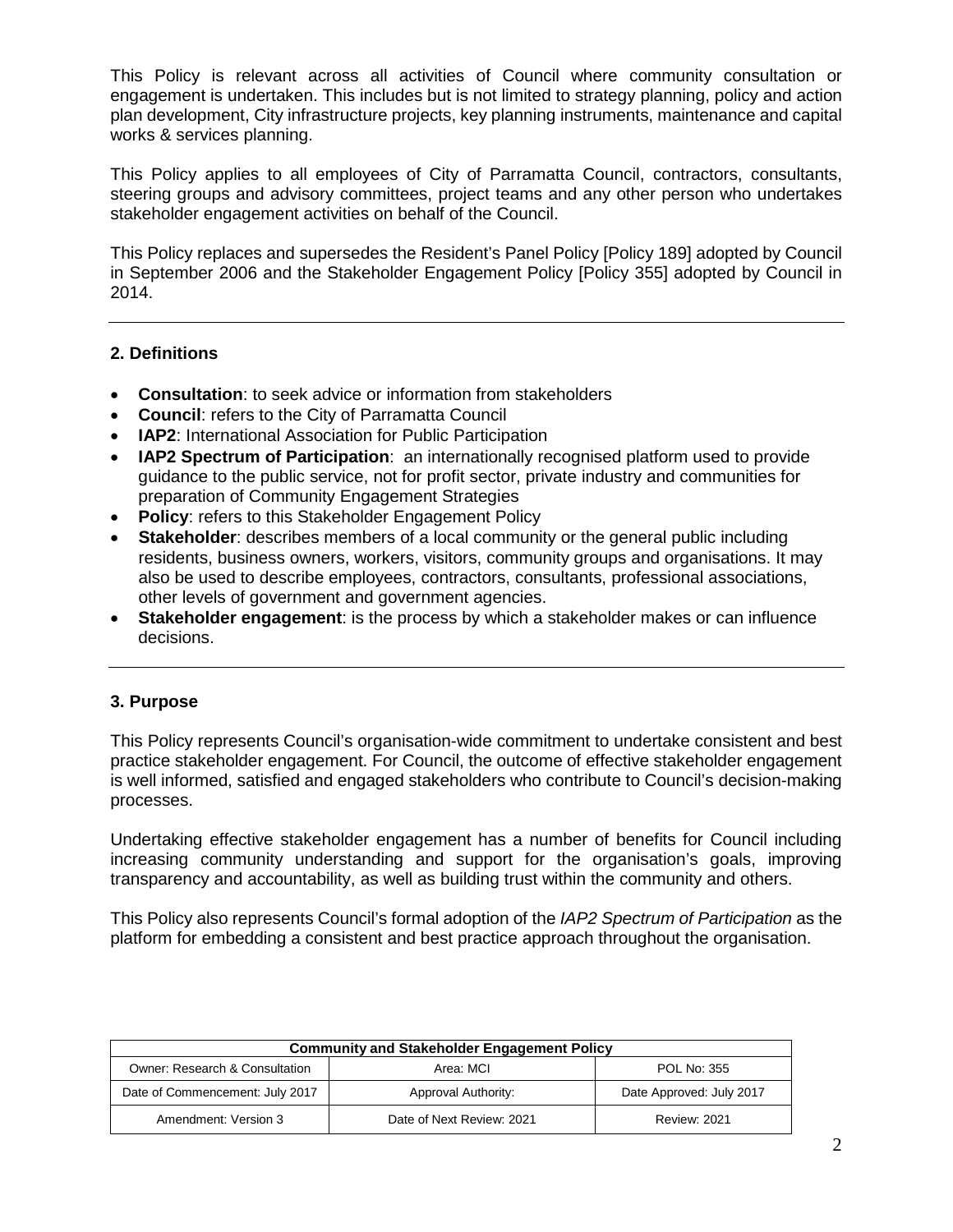# **4. Policy**

- Council will engage with the local community when developing its plans, policies and programs and for the purpose of determining its activities (other than routine administrative matters).
- Councils approach to community and stakeholder engagement is based on the IAP2 Spectrum of Participation.
- Councils Stakeholder Engagement and Communications Planning Toolkit will be used to guide the planning and delivery of all community and stakeholder engagement activities.
- The nine (9) principles that quide and shape Councils approach to all stakeholder engagement activities are:

### **i. Building relationships**

we act in an honest, open and respectful way at all times to build strong relationships, partnerships and trust with our stakeholders

**ii. Right to be involved** we believe that our stakeholders have a right to be involved in decisions that affect them

#### iii. **Clarity of purpose**

we are clear about why and how we are engaging with our stakeholders

#### iv. **Accessible and inclusive**

we provide a range of engagement activities to ensure that the broadest possible range of stakeholders have the opportunity to participate

#### v. **Timely**

we engage early on and provide sufficient time for stakeholders to provide input

#### vi. **Tailored**

we use a range of engagement and communication methods that suit the purpose of engagement and the range of stakeholders involved

#### vii. **Coordinated**

we work and collaborate across Council to ensure our engagement activities are coordinated

#### viii. **Transparent**

we make our decisions in an open and transparent way and provide feedback to our stakeholders in order to explain our decisions and let them know how their input has influenced the outcome

#### ix. **Learning from practice**

we evaluate our engagement activities and learn from the feedback that has been provided to us.

| <b>Community and Stakeholder Engagement Policy</b> |                           |                          |  |
|----------------------------------------------------|---------------------------|--------------------------|--|
| Owner: Research & Consultation                     | Area: MCL                 | POL No: 355              |  |
| Date of Commencement: July 2017                    | Approval Authority:       | Date Approved: July 2017 |  |
| Amendment: Version 3                               | Date of Next Review: 2021 | <b>Review: 2021</b>      |  |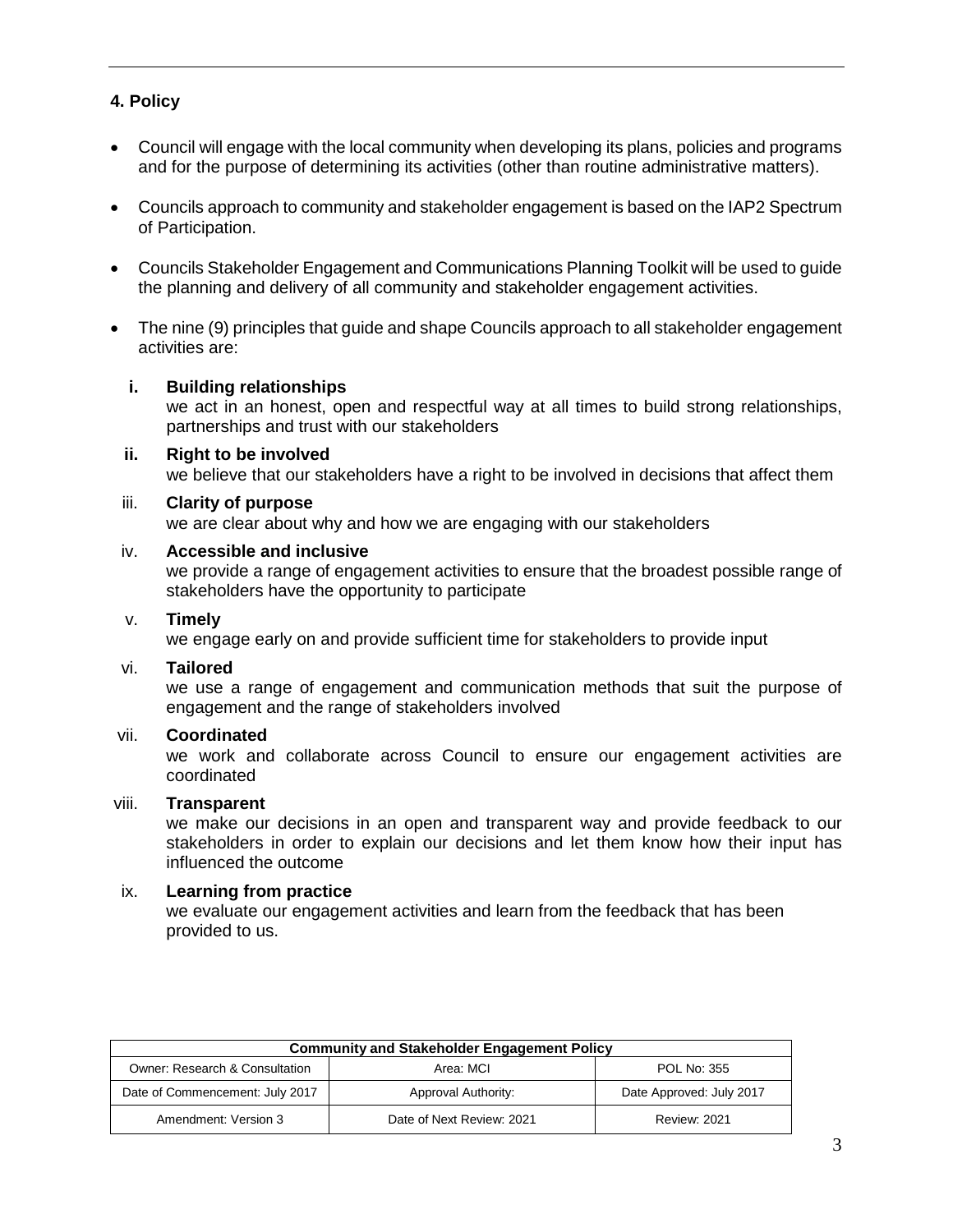# **5. Associated documents**

This Policy is one of three documents which are linked as a suite consisting of:

- Community Engagement Strategy
- Community and Stakeholder Engagement Policy
- Stakeholder Engagement and Communications Planning Toolkit

The Community Engagement Strategy reflects the ambitions of the City to create a shared vision across engagement. It aims to provide a roadmap for creating and maintaining good relationships and effective engagement with our community and stakeholders. It will act as a guide for consultation, research and engagement across the organisation in order to ensure best practice engagement with our communities now and into the future.

The Stakeholder *Engagement and Communications Planning Toolkit* outlines the processes that must be adhered to by staff and is to be used as the best-practice basis for Council's approach. The supporting *Toolkit* is based on International Association for Public Participation (IAP2) and provides clarity on when it is appropriate to engage, at what level and offers guidance on the tools and techniques that should be used.

The IAP2 *Spectrum for Public Participation* is an internationally recognised platform used to provide guidance to the public service, not for profit sector, private industry and communities. The spectrum is a model recommended by the *Department of Local Government* for preparation of Community Engagement Strategies associated with the Integrated Planning and Reporting Framework

Council has a number of other policies and guidelines that are associated with the Community and Stakeholder Engagement Policy. This list includes, but is not limited to:

- City of Parramatta Stakeholder Engagement and Communications Toolkit [V3]
- City of Parramatta Community Engagement Strategy [v1]
- Access & Equity Policy / POLICY 60 [V2]
- Code of Conduct / POLICY218 [V7]
- Customer Service / POLICY281
- Customers Compliments and Complaints Policy / POLICY216 [v3]
- Equal Employment Opportunity EEO Policy / POLICY038 [v4]
- Recruitment and Selection Policy / POLICY002 [v3]
- Leasing / Licensing Council Facilities / Community Access / POLICY128
- Parramatta Local Environmental Plan 2011
- Parramatta Development Control Plan 2011
- Public Domain Guidelines and Urban Design 2011
- Guidelines for Public Consultation: Access Issues to Consider
- Privacy Management Plan

| <b>Community and Stakeholder Engagement Policy</b> |                           |                          |  |
|----------------------------------------------------|---------------------------|--------------------------|--|
| Owner: Research & Consultation                     | Area: MCL                 | POL No: 355              |  |
| Date of Commencement: July 2017                    | Approval Authority:       | Date Approved: July 2017 |  |
| Amendment: Version 3                               | Date of Next Review: 2021 | <b>Review: 2021</b>      |  |